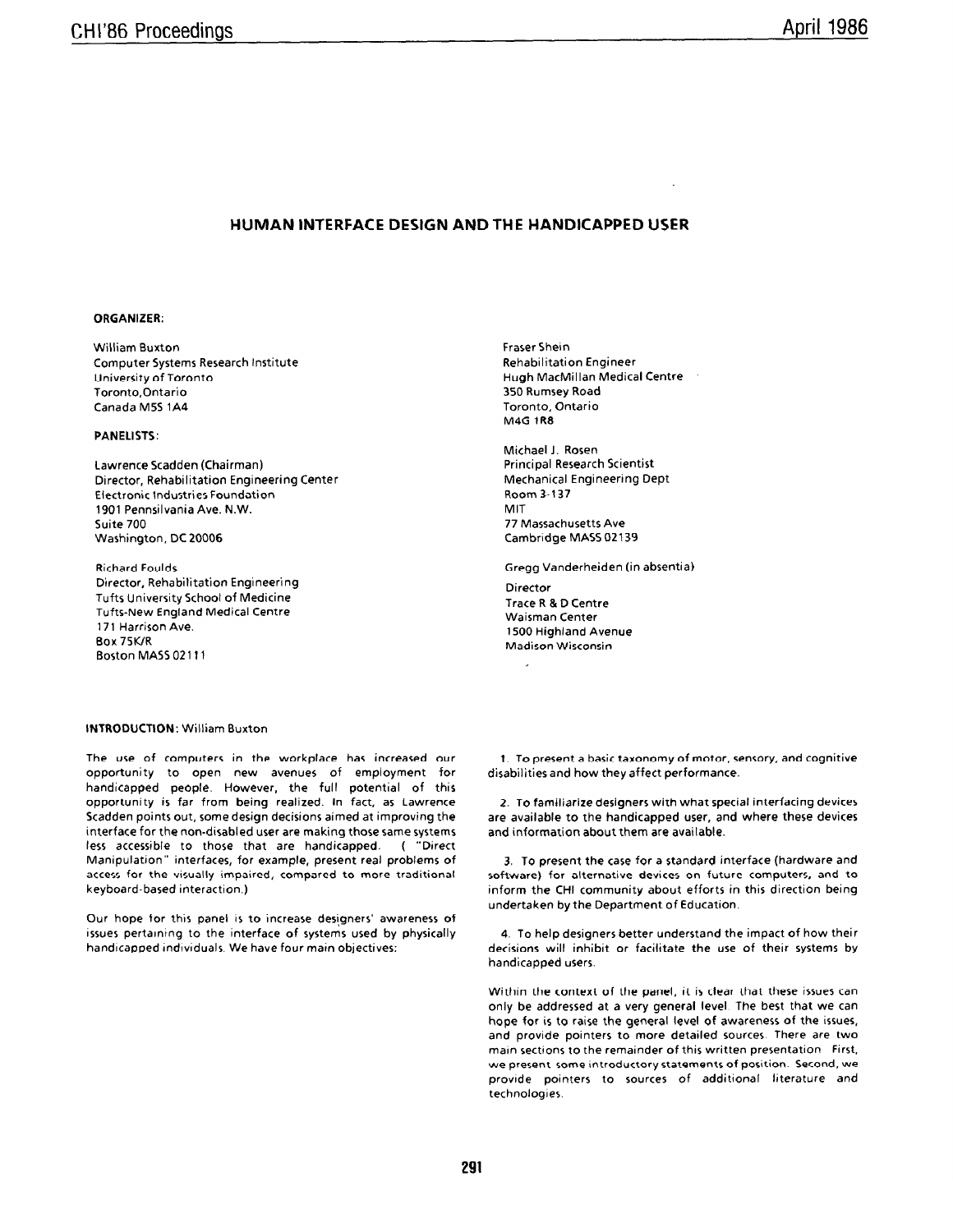## CONTRIBUTION: Fraser Shein

Innovations in interface technology have advanced to the level where even the most severely physically disabled person can now operate a computer. A few years ago, rehabilitation professionals were asking, "How could a disabled person control a computer?", and "What could they do once they achieved control?". Today, a multitude of specialized input systems enable disabled persons to access computers, and they can potentially engage in the same activities as everyone else and a few special applications such as augmentative communication. Now the key question is, "How can someone who is disabled and uses a special input system achieve equal and independent access to any computer-based technology used by the rest of the population in a reasonable and economical manner?".

Before describing a variety of interface devices used by disabled persons, I would like to put forth the concept of a business executive as a physically disabled person to illustrate a parallel. An executive often doesn't want to use the traditional keyboard because it isslow and awkward, while a physically disabled person can't use it because of some physical limitation. Both need quick efficient access to computer systems with minimal effort. However, access problems are accentuated by a physical disability when an alternative input mode is essential rather than a feature. It may turn out that developments for helping disabled persons will have an impact upon the able-bodied population and help the business executive. These developments are ongoing in a field called rehabilitation engineering.

The key concept behind computer control for disabled persons is transparent access which allows them to use any commercial software application through whatever input device they employ. Custom application software for disabled persons is not a feasible solution unless a specific application does not already exist. Similarly, a custom computer is not economically practical.

Keyboards may be modified to compensate for poor finger control through: attachment of keyboard guards; replacement of keys such as SHIFT and CONTROL with latching-type keys; disengagement of the autorepeat function of keys; and the inclusion of a key delay such that the key must be held for some time before being accepted to reduce accidental selections. Furthermore, keyboards may be redefined and multiple keystrokes reduced to a single macro through background software to facilitate access with a single finger and head-mounted or mouth-held pointers. Expanded and miniature keyboards and touch panels are now available for persons with poor targetting ability or restricted ranges of movements. One-handed chordic keyboards may be used effectively by persons having one functional hand or by blind persons since the fingers never have to leave the keys.

When a person does not have the ability to make direct selections required by keyboards, then a method that emulates keyboard action can be employed with an indirect selection scheme using the limited movements available. As little as a single-input may be used although arrays of inputs (usually up to five) provide greater control. Here, some keyboard-like arrangement of letters, words, pictures, or symbols are presented to the user. A cursor scans these items automatically or under manual control of the user's input device, and a selection is made by some intentional input action. A large number of input devices are available including: a variety of microswitches, lever and leaf switches, pneumatic switches, joysticks, EMG switches, capacitive touch plates, and membrane switches. Almost any intentional movement of the body may be tapped with an appropriate device.

It is important to note that the user's input shouldn't be considered as just a switch. Rather, it is comprised of four key components that have been termed MSIP - body (M)ovement, body contact (S)ite, (I)nput device, and (P)osition of the input device (Shein, Lee and Milner, 1983).

Presentation of information for scanning selection may be done on a separate hardware device such-as an array of LEDs or a second computer terminal. Alternatively, with a single computer a pop-up window may be displayed on the screen in which items are scanned. In all cases, selected items are interpreted by the host computer as if entered from the standard keyboard.

One very powerful, yet inexpensive front-end system is the MOD Keyboard System developed by the National Research Council of Canada (Nelson et al, 1983; Lee et al, 198s). An inexpensive home computer is used as a front-end to display items that are scanned, selected, and transmitted to the host computer. The user interacts with two monitors where one monitor is a visual keyboard and the other monitor displays the host application. Customized software modules are available that plug into this home computer that incorporate a variety of input methods and display features to adapt to a wide range of different user characteristics. The end result is that most physically disabled persons can access any commercial software on the major computer systems available today without any modificationsto the software.

We (Shein et al, 1984) have developed another dual-computer system where one screen displays items in Blissymbols, a visual-graphic communication system for non-speaking persons. Selected items are translated and sent to the host computer as conventional ASCII strings. In a recently-completed research project a number of severely disabled students were taught to program in Logo entirely through Blissymbols using this method.

The use of pop-up windows gained prominence through the use of a device called the Adaptive Firmware Card (Schwejda and Vanderheiden, 1982). This plug-in card for the Apple //e has a number of desirable features including: several single-input scanning strategies (both automatic and manual); morse code input; facilities for redefining external keyboards; an adjustable program slow-down mode; and single-input analog paddle emulation. The disadvantages of this card are a limited single-line display window for scanning and its hardware dependency.

Voice input is becoming more widely used and offers great potential for disabled persons who have virtually no limb movements. An interesting development in the rehabilitation field is the idea of poor voice in and good voice out. A speech recognition unit may be used to recognize dysarthric speech which is processed and output through a good quality speech synthesizer. Another technology that is still in its infancy but having great potential is eye-gaze control. While a number of systems are available, they are prohibitively expensive and are prone to loss of calibration when the head moves. A number of clinical issues such as using the eye as both a receiver and selector of information, and positioning still remain to be resolved.

Of all the interface technologies mentioned, there is not one approach that will meet the needs of all disabled persons since everyone's needs and abilities are so different. Choosing or designing interface systems for disabled persons is a multi-objective task. There are three main aspects that must be considered, each with a number of objectives that must be achieved within certain constraints.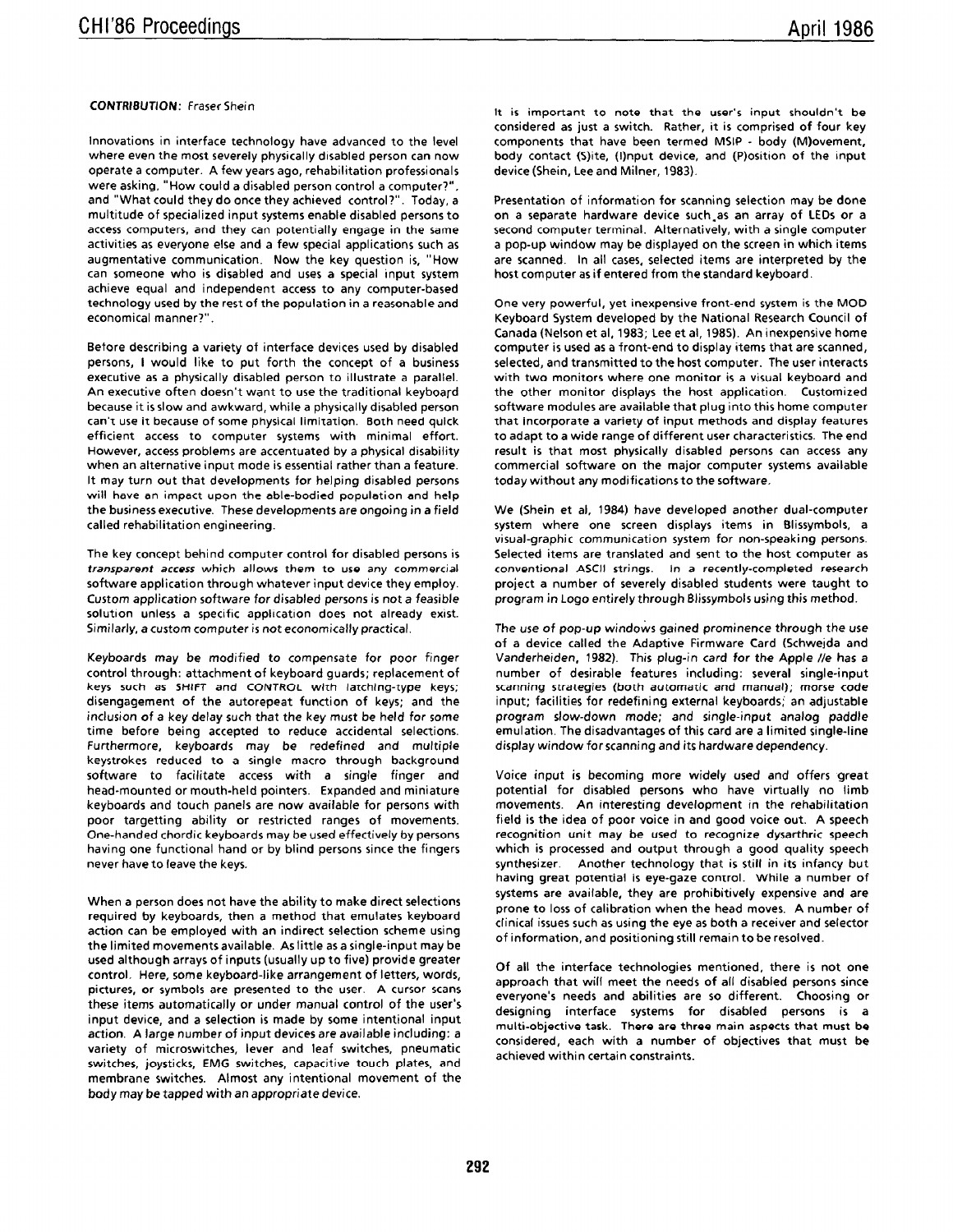First to be considered is how one physically accesses some input device. Physical performance of the user is to be maximized by taking advantage of efficient movements which may be defined as thosethat a person can reliably initiate, control, and return to a resting position. Generally, a larger number of efficient movements is desirable. Negative physical factors must be minimized such as fatigue, overflow from one movement to another, stimulation of abnormal movement patterns that interfere with control movement, and poor posture. Performance characteristics of the input device must be maximized through consideration of arrangement of keys or switches; physical properties of the device such as overall size, key/switch dimensions, and feedback (tactile, auditory, proprioceptive). Also to be maximized is the transfer of information through some selection strategy appropriate to the user's input device and cognitive level, Other factors to be optimized include comfort, cost, reliability and durability given the consideration that the user may be using the input device for prolonged periods of time and may carry the device at all times. Further, efforts must be made to ensure that the user can independently use the input device. Often an able-bodied person is required to set up the input device and this reduces independence.

Second, the ergonomics of the physical configuration of computer system components with respect to the user must be considered. Efficient access and interaction with all peripherals must be maximized. Positioning of monitors or displays is especially important for persons in a wheelchair who may sit further back from a table than what is considered normal. Any dual displays must be positioned such that the user readily sees both screens and that switching gaze from one to the other does not interfere with the input. The user may not need to sit at a table if the standard keyboard is not employed. A remote keyboard placed on a wheelchair tray may be a better and less expensive solution than an adjustable table. Placement of the main processor is less important since the user generally doesn't interact with it except to insert/remove disks and to switch power on and off. A power switch may be brought forward and made accessible, but the disks present a major stumbling block. Some aids have been designed to guide the disks and to grasp them, but the only solution for severely disabled persons is to use a hard disk or have someone else perform disk insertion/removal. Other peripherals such as printers must be positioned such that they may be operated. The environment in which the person uses the computer must provide sufficent room for manouvering by the user who may be in a wheelchair, a stretcher, or a bed, or who may be ambulatory but require support while walking.

The third may aspect to be considered is the access to the computer and to standard software. Some means, whether software or hardware, is required to ensure emulation of required input commands. Efforts are underway at the Trace Center at the University of Wisconsin and the Hugh MacMillan Medical Centre/University of Toronto to develop a universal means of accessing computer-based systems. Here, two main problems are faced - the lack of standard and accessible 'entry' points into operating systems, and the lack of a standard software user interface. Some point is required into which an alternative input device can be patched and subsequently interpreted as if it was a standard device (ie. keyboard or mouse). Widely varying software user interfaces pose difficulties for average users and are even more frustrating for disabled persons who must then customize their special input devices for every application For example, sequences of commands for one program may be reduced by a macro definition but this definition will likely not work in another application.

These comments should be considered as only a very brief overview of present state of affairs with regard to computers for disabled persons. Much work remains before disabled persons can truly use computer technology with the same ease as the rest of the population. It is hoped that combined efforts by both rehabilitation professionals and human factors specialists in industry will benefit all persons to interact with computers in the future.

## Acknowledgements

Support for Mr. Shein's research is derived from the National Health Research and Development Programme, Health and Welfare Canada, and the International Business Machines Corporation (IBM) Shared University Research Programme.

### References

Lee, K., Shein, F., Shafro, R., Blackford, P., Olynyk, P., Milner, M. and Parnes, P. The Elementary MOD Keyboard. Proceedings of the 8th Annual Conference on Rehabilitation Engineering, Memphis, TN, 1985, 249-251.

Nelson, P., Korba, L., Park, G. and Crabtree, D. The MOD Keyboard. IEEE Micro, 1983,3(4). 7- 17.

Schwejda, P. and Vanderheiden, G. Adaptive Firmware Card for the Apple Il. 8yte, 1982, 7(9), 276-314.

Shein, F., Lee, K. and Milner, M. Systematic assessment of key factors to prescribe single-input interface controls. Proceedings of the 6th Annual Conference on Rehabilitation Engineering. San Diego, CA, 1983,221-223

Shein, F., Pearson, B., Lee, K. and Milner, M. Towards creative use of computers: A progress report. Proceedings of the 2nd International Conference on Rehabilitation Engineering, Ottawa, ONT, 1984, 124-125.

#### CONTRIBUTION: Lawrence Scadden

#### FACILITATING ACCESS OF FUTURE GENERATIONS OF COMPUTERS

A cursory review of both engineering and rehabilitation literature would suggest that the future for people with physical or sensory disabilities is being made bright through the application of computer technology. People with vocal impairments are communicating; those who are blind are reading printed materials independently; and people with severe motor impairments are beginning to interact with, and even control, their environments. Computers are providing many disabled people with the highest level of independence and productivity hitherto experienced. A closer analysis of the evolution of computers and their application and utilization by the public at large indicates, however, that these changes are advancing at a rate which may endanger strides already made, and, more importantly, create new barriers for disabled people living in a highly technological world.

In the past decade, the vast majority of the progress made in the fields of rehabilitation and special education through the use of computers has been based upon retrofitting existing computers by adding alternative input or output access technology. The process has always been a "game of catchup." The accelerating evolution rate of computer technology increases the strain upon engineers seeking solutions to problems of access. In fact, the gap between computer accessibility by disabled and nondisabled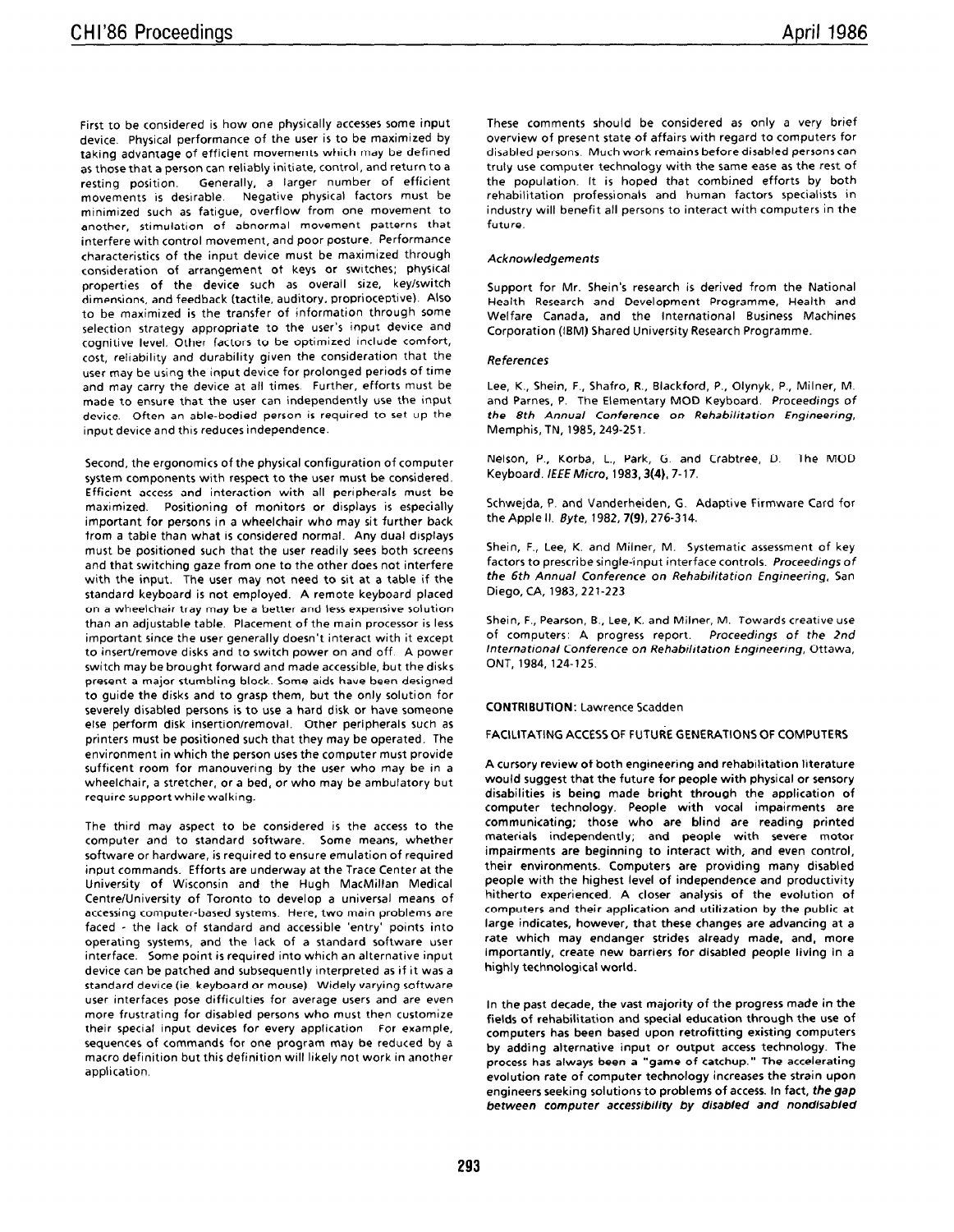populations appears to be widening rather than narrowing. Examples of new problems of accessibility can be drawn from the applications side of computers and from the technology design laboratory.

Computer-based directories found ubiquitously in shopping malls and airports, for example, are replacing the almost universally accessible human being. Without special adaptations, these systems will not be useable either by motor impaired or blind individuals. As speech displays proliferate in the future, people with hearing impairments will be added to the list of people for whom these systems are inaccessible.

Job stations that require the use of a computer appeared, for several years, to offer expanded employment opportunities for disabled people because computers could be made accessible. But, as employers update equipment with state-of-the-art technology, questions of accessibility again emerge. Previously used solutions are not automatically appropriate. Revamping an accessible solution is costly.

Hardware and software innovations under development in design laboratories are also producing concern relating to the ability in the future to interface them with existing access technology or with systems currently also in the development phase The proliferation of interactive screens and "direct manipulation" systems in the past few years presents new problems. These relate to the accessibility of these systems by blind individuais using speech or braille displays which do not adapt well to this style of interface. Similarly, evolving input protocols in other systems limit the effectiveness of existing keyboard emulators used by motor impaired individuals.

A government/industry initiative on computer accessibility for people with disabilities was launched in 1983 by staff of the U.S. Department of Education. The Electronic Industries Foundation and the Trace Research and Development Center assumed leadership of the initiative. To date, two meetings have been held bringing together senior level personnel from leading computer manufacturers to discuss current and future problems with rehabilitation technology specialists and with disabled computer users. These discussions have led to the design and early implementation of planning activities which should increase the likelihood that future generationsof computer technologywill be accessible at the time of its introduction into the marketplace. Four major tasks have been delineated for immediate action.

#### 1. Development of Design Guidelines.

Participants at the most recent computer initiative planning meeting agreed that solutions to accessibility problems should be left primarily to the creativity of those individuals given responsibility for computer design rather than from those outside of the industry. These individuals, however, expressed a desire to have a prioritized list of recommended design guidelines developed to highlight specific access needs. For instance, redundancy of information display options is needed to insure that both blind and deaf users can access error menu messages. Auditory tones or synthetic speech messages should be supplemented with simultaneous, or optional, visual information. Also, provision of industry-accepted interface connectors and operating system "hooks" to facilitate the attachment of alternative input and output access technology would permit future use of flexible, intelligent devices with a wide variety of computers.

A working group has been established for the purpose of developing a list of design guidelines. All sectors are represented on this working group. The development process will be an interactive one.

#### 2. Development of Mechanisms to Facilitate the Dissemination of the Guidelines.

Each manufacturer representative will be responsible for taking the lead on the development of recommendations to be made to the computer initiative steering committee of techniques which will be most appropriate for that firm to enable the dissemination of the guidelines and other relevant information to the decision makers. A multi-media approach is anticipated. Video tapes, written materials, and live demonstrations will be prepared.

#### 3. Development of Rehabilitation Technology Resources for Industry Personnel.

Industry representatives have expressed a need for materials and reliable resources upon which they can rely for obtaining current information regarding access technology and accessibility needs. The Project on the Handicapped in Science in the American Association for the Advancement of Science (AAAS) wiil serve as the focal point for the development of these materials and for the central clearinghouse in an operational informational network.

## 4. Accessing Industry Technical Information.

Rehabilitation engineers and access technology manufacturers have expressed a recurring need to be able to obtain extensive technical documentation on computers not incorporated in user manuals. At the same time, industries must be sheltered from an overwhelming number of requests for assistance for unqualified or inappropriate individuals. A working group is being formed which will prepare a list of commonly needed information which then may be packaged by manufacturers in manuals or other releases. In addition, efforts are underway to identify other means by which direct contact can be established between qualified rehabilitation technologists and authorized industry personnel for the purpose of facilitating computer access for disabled people.

The activities of the government/industry initiative on computer accessibility will continue as an ongoing process. The support of manufacturer corporate officers and the interest and commitment of line personnel have produced a strong foundation upon which cautious optimism can be built.

#### CONTRIBUTION: Michael Rosen

This section introduces some of the goals, factors, methods, and potential impact of interface optimization for the handicapped user.

A conceptual framework for optimization of control interfaces for motor-impaired users has three major components. These are:

1. definition of the performance criteria to be maximized or minimized;

2. identification of design variables which determine how well a system meets these criteria; and

3. development of methods and databases for arriving at an "optimal" interface for a particular user.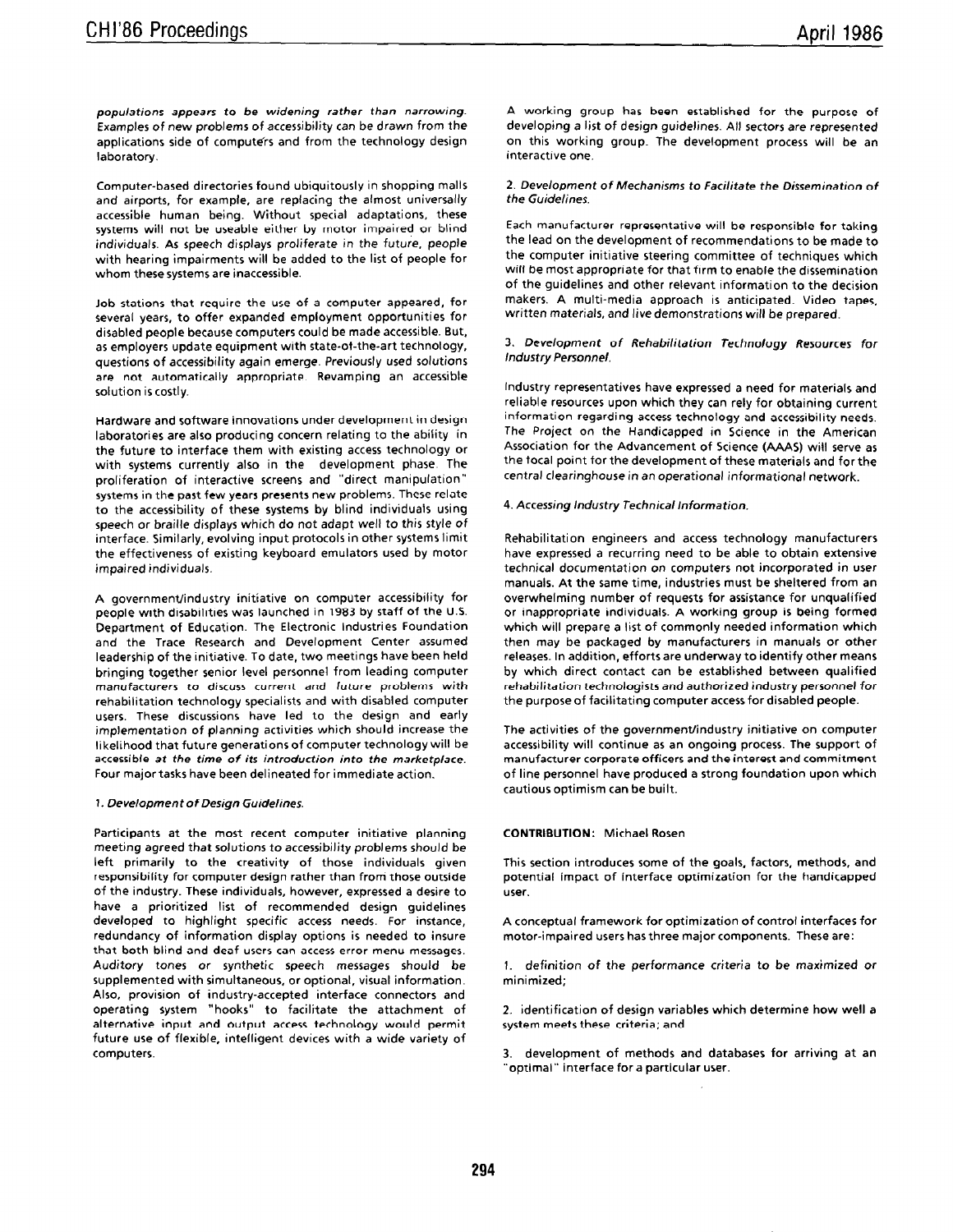The operative question for any clinical or R&D effort devoted to selection or design of an adaptive interface is "How great is the payoff?, i.e. how sensitive are the performance outcomes to the variation of design variables and, ultimately, to the effort devoted to choosing the best values. While this question is far from having been answered, except in limited ways, some present research by this author and colleagues is being focused on it. The purpose of this presentation is to add some detail and illustrative examples to the conceptual outline presented above and to offer some preliminary but hopeful results which suggest that attempts at optimization may have profound effects on functional performance. While much of what follows could as easily be applied to interface optimization for able-bodied users, disabled users are distinguished by the diversity of motor abilities they present, and by the critical dependence of their vocational, educational, and social success and satisfaction on availability of optimal control interfaces.

The measures of success when evaluating a user-interface system must be related to objective and subjective indices of performance. While most are obvious, techniques for their assessment must be carefully defined to take into account the realities of function in motor disability. In addition, it is important to keep in mind that significant effort may be required to design an interface which allows any performance at all. Keys which are too small, given the amplitude of pathological tremor or key-to-key movements which set off postural reactions that require minutes to correct, can make an interface completely unusable. In this presentation, the assumption is made that performance greater than zero has been achieved, and ways are sought to improve it.

Speed and accuracy are, of course, the primary criterion variables in designing an adaptive interface. This is true whether the computer is being used for computing, for non-vocal communication, for playing games, or for environmental control. The experimental or clinical measures of these quantities must be based on evaluation of performance over an extended period, since a tendency toward muscular fatigue or attentional deficits, for example, may make brief performance measures poor predictors of functional success.

In addition to the trade-off relationship which is likely to exist between speed and accuracy, improvements in both of these indices are likely to be bought at the expense of increased learning time and ongoing mental load. In other words, these are criterion variables which a design may seek to minimize. The importance assigned to learning time, i.e. the period of use required to reduce mental load to a minimum, will depend on both the user's prognosis (does the user have a neurological disease such as ALS which implies a severely limited life span) and on their motivational state. Additional subjective variables which may be defined as components of performance are particularly related to the presence of disability. For example, in a mainstream environment, some handicapped users may be particularly concerned with obtaining an interface which looks "ordinary", i.e. as much as possible like what able-bodied colleagues are using. While this may be nearly impossible for some users, where it is possible a user may choose to work with a conventional keyboard, even at considerable expense in rate or accuracy.

The interfaces which are being proposed, tried, or marketed for the disabled are physically quite diverse. Nevertheless, a relatively small set of design variables and qualitative descriptors may be defined which have meaning for most interface designs, and thereby provide a consistent framework for distinguishing among interfaces. While this presentation is orders of magnitude too brief to cover these in detail, the following annotated list will serve to present the most important design factors and to suggest their significance for optimization:

Mode: This categorical variable defines the strategy by which a user selects from a language menu. The standard approaches, at present, allow selection either by direct indication of a menu item, by use of a code which specifies the key sequences that map to each item, or by single switch interruption of an automatic menu scan.

Menu: The set of language elements offered by an interface is critical to rate of communication (with computer, person, or hardware). The possibilities include letters, words, phrases, syllables, and phonemes. Other things being equal, a menu which requires the fewest selections per word is desirable.

Menu Size: The number of items in the menu may have a major influence on ratesince it (and other variables) determines how far a disabled keyboard user must move between keystrikes. (Multiple finger typing is virtually always ruled out for motor-impaired users.)

Menu Layout or Keyboard Layout: The frequency of occurrence (in language or computer use) of pairs of menu items determines the frequency of the movements required to select or encode those pairs. Optimization for rate can be strongly influenced by adjusting the layout of menu items or code entries on keyboards (or on scanned menu displays) so as to assign the least time-consuming movementsto the most frequent key pairs.

Key Size, force, and Travel: These physical variables may be relevant to speed and accuracy, and the extent to which they are degraded by fatigue. For some users, greater switch closure force is desirable if avoiding accidental closures is a problem.

Fixed vs. Predictive Menu Displays: Some interface designs seek to increase the linguistic efficiency of system use by predicting the most likely next menu units and making these particularly accessible for selection. While rate gains may be realized by this approach, they may be at the cost of considerable mental load since a dynamically changing interface cannot be overlearned and requires greater visual attention.

For a number of years, development in adaptive interfaces have been driven by technologists motivated by the urgency of a particular disabled user's needs and by designers' zeal for novel hardware. Increasingly, attention is turning to development of methodologies whereby designs may be refined to optimize person- interface system performance. This must happen in two places--at the designer's drawinq board (or CAD terminal), and in the clinic. For language rate, in particular, efficient and thorough investigation of alternatives requires prediction on the basis of an appropriate model. The author and colleagues, (in particular Dr. Cheryl Goodenough-Trepagnier at Tufts-New England Medical Center) are presently involved in the development of a battery of computer- based clinical techniques for deriving a closed-form heuristic motor performance model from instrumented user-assessment data. The underlying assumption is that rate in the use of a communication device will be limited by motor performance once the learning phase is complete. An assessment which measures the dependence of movement time on the task variables which apparently characterize "keyboard" use has been developed. Device use rate predictions are presently being tested against actual measured rates of communication. While the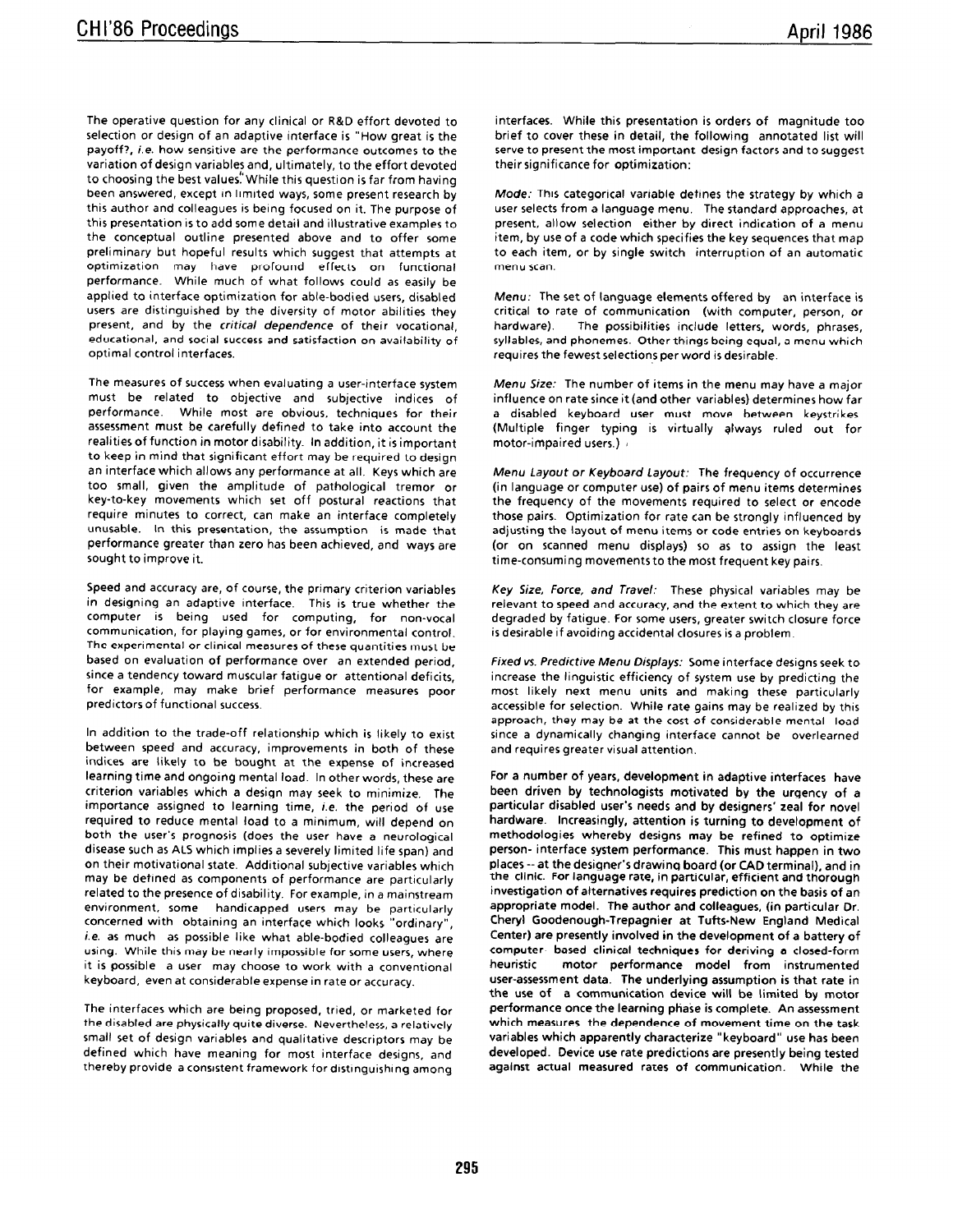methodology depends on the availability of frequency data for communicative use of English, a technique appropriate'for rate estimation in other computer uses is an essential (and probably reachable) research goal.

To the extent that identifiable clinical groups of disabled users have in common major aspects of their motor performance, it should be possible -- given a sufficiently large base of experimental data -- to derive "standard user models". These would provide the designer with a well-defined dependence of movement time on task variables (distance, direction, key size, etc.) on which to base improvements in language menu layout. A particular touch panel might optimize rate based on a model which is approximately valid for cognitively intact spastic cerebral-palsied users, for example. The extent to which a Fitts Law can be found for members of each of several disability categories is presently untested.

The line between designer and clinician is blurred somewhat by the availability of low cost and touch panels as input interfaces. Work is presently underway (Goodenough-Trepagnier and colleagues) to develop a system in which the touch panel serves in the clinic as assessment instrumentation and as a functional interface device. The attached computer operates on assessment data to derive an "optimal" layout for a language menu selected on other grounds. This approach too should be able to be extended beyond the current interest in non- vocal communication.

A small number of present data suggests the extent to which rate may be improved by optimization of interface design. Reports of improvements in speed which may be achieved for able-bodied users of alphabetic keyboards which improve upon the QWERTY layout indicate gain of 50%. Local efforts at minimizing distance moved in one finger typing have yielded optimization algorithms which generate comparable improvements. Application of these and newer algorithms to models arising from motor performance data from disabled subjects are underway. Trial use of our rate prediction technique has also demonstrated a strong dependence of estimated rate on the angular variation of movement speed accounted for in our model. For other subjects for whom both measured and predicted communication rates are available, the correlation degrades substantially when the body of data contributing to the model is intentionally pruned. In short, there is preliminary but suggestive evidence that effort committed to optimization of interfaces will yield major objective gains in functional performance. In addition, it is important to note that the subjective and functional acceptability of various levels of performance may follow a distinctly non-linear curve. In other words, disproportionate gain may be realized by means of a small objective improvement of rate, accuracy, learning time or mental load, if a critical threshold isexceeded.

## CONTRIBUTION: Gregg Vanderheiden

Note: Contrary to convention, we have chosen to include a written presentation from a "panelist" who is not able to attend the conference. The Trace Center, which Gregg Vanderheiden directs, is one of the wodd's leading centers for research into computer aids for the handicapped. We present this overview of their work as being representative of current research. W. B.

#### **Introduction**

For a large number of individuals with disabilities, the most serious barrier to any meaningful opportunity, personal development, creativity or employment is the tack of an effective means of communication. This communication barrier is not

limited to conversation, but also extends to writing, access to data Processing and information systems, and control of essential devices and materials in the home, school, and employment environments. The recent application of affordable high technology solutions to these problems has produced an explosion of interest and activity in the field of rehabilitation engineering.

The Trace Center's research program is directed toward individuals with language and physical disabilities caused by stroke, head trauma, cerebral palsy, multiple scleroisis, muscular dystrophy, and other disorders. It is estimated that there are currently more than 2 112 million nonvocal or nonwriting people in the United States. Technologies capable of meeting many of the needs of these individuals are theoretically available now, and a large number of communicative aids, ranging from the relatively simple to the extremely sophisticated, have been developed and are being used by persons with disabilities. However, there has been little systematic effort to evaluate the effectiveness of these aids, or to develop a detailed understanding of the needs and constraints of the persons using them.

As a result, there are currently three barriers to more normal functioning for individuals with severe communicative disorders: the inability to communicate at an effective rate; the difficulty of access to standard equipment or control systems; and the lack of methods to compensate for language disorders. The Trace Center conducts research in all three areas, specializing in the use of microcomputer and communication aids.

# The inability to Communicate at an Effective Rate

Most aids are capable of assisting an individual to converse at the rate of only 2 to 3 words per minute (compared with 180 words per minute for a nondisabled individual). Rate is not the only barrier to effective communication, but it is at present the most dominant factor, and probably accounts for most of the functional disability faced by individuals who are nonvocal.

Limited conversational ability imposes many restrictions. The large difference in communication rates between disabled and nondisabled individuals makes it extremely difficult if not impossible for individuals using augmentative aids to participate in interactive communication in education, employment, or even daily living. One of the current Trace Center projects addressing the rate question involves utilizing off-the-shelf technology in the creation of a portable writing device. Techniques originally developed on another stationary writing aid utilizing the Apple II computer will be transferred to this smaller, less expensive computer to produce a portable, battery-operated aid providing both writing and conversation abilities at an accelerated rate.

Another project involves developing interfaces that allow the individual with 'limited physical control sites to maximize the amount of information that can be transferred during a period of time. This empirical study compares the long-range optical pointer and the SPA-SYN-COM (TM) pointing device with children who have cerebral palsy or other disorders and adults with high spinal cord injuries. Another project, QuicKey, involves the implementation of abbreviation expansion concepts, providing access to whole words and phrases with only a few keystrokes. QuicKey is also being developed for use on several microcomputers and other communication aids.

# lack of Access to Standard Equipment

A wide range of modified programs have been designed so that individuals with disabilities can operate them using very minimal control. However, the same program that allows the individual "access" to the computer also ties up the same computer so that